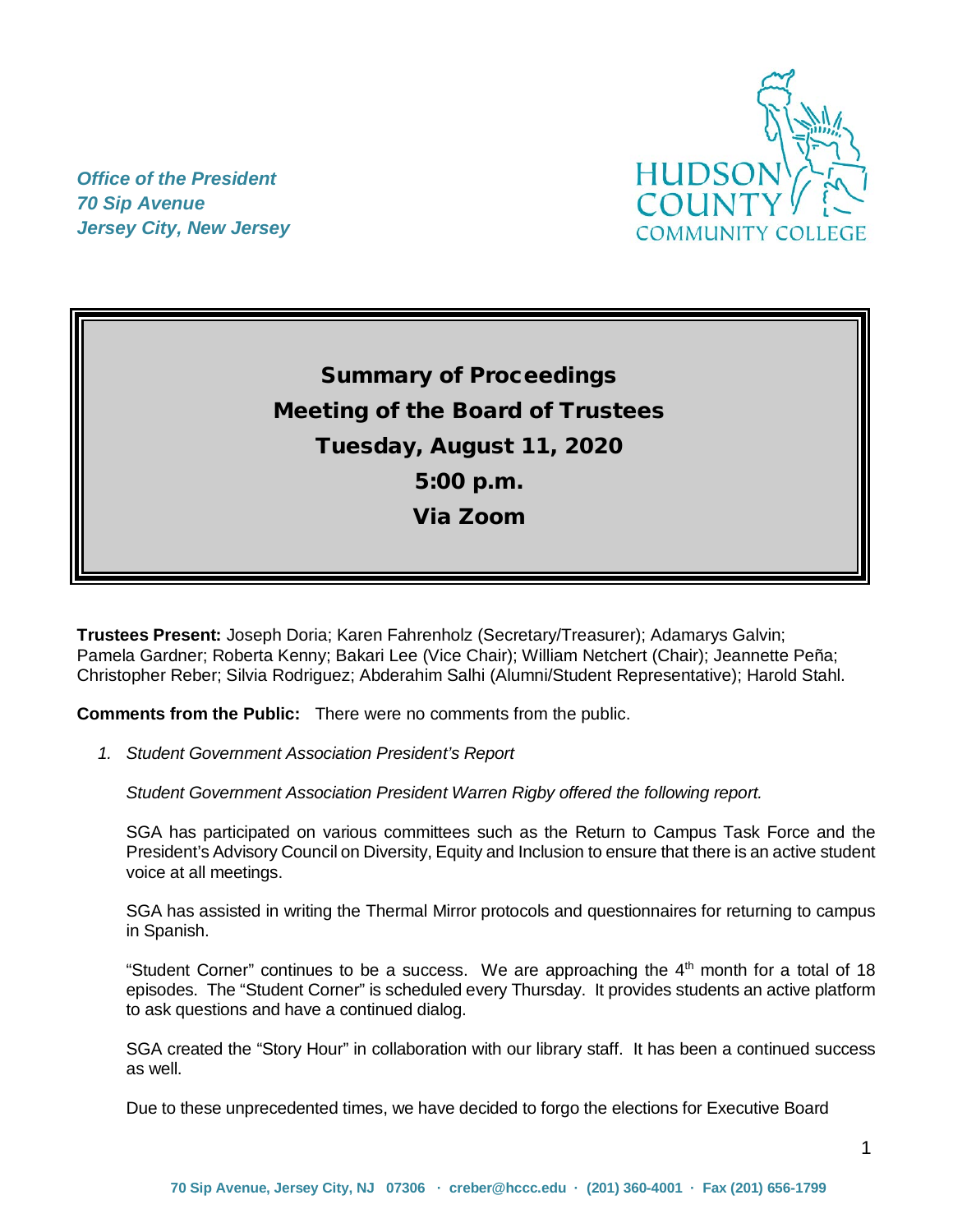members. There are currently seventeen individuals interested in joining the SGA for the 2020-2021 academic school year. Over the next few days we will be holding a series of three different meetings.

The first meeting will encompass President, Vice President, and Director of Communications for the Journal Square and North Hudson Campuses.

The second meeting will encompass Director of Record Keeping, Director of Finance, Director of Community Outreach, and Director of Inter-Club Council.

The third meeting will incorporate the senators and the volunteers.

These meetings are set up to answer questions and to talk to each candidate. Warren Rigby and the Student Life and Leadership Committee will start to work on the appointment to different roles and positions. After appointments have been accepted, a virtual swearing in will be held. Training of all new Executive Board offices in conjunction with clubs and organizations will occur later in August. In the event a President is not chosen, Warren Rigby is willing to stay on as the SGA interim President until someone has been chosen.

*2. All College Council President's Report* 

## *All College Council President Lauren Drew offered the following report.*

The All College Council Committee Chairs have been actively serving as representatives on external councils and committees, including Sharon Daughtry on the *College Service Day Planning Committee* and Shannonine Caruana and Peter Cronrath on the *Returning to Campus Task Force.*

In July the *Restart Plan* was shared with the College community. I would like to thank the participating members of the ACC, who, along with members of the *RTC Task Force*, the Professional Association and other members of the College community, contributed to the completion of this important document.

In anticipation of the new academic year, the ACC's committee chairs and secretaries will be gathering next week at a summer retreat for a planning and goal-setting session.

We also will be welcoming three new committee chairs: Christopher Conzen is the new Chair of the Student Affairs Committee; Eric Adamson and Faiza Fayyaz will be the Co-chairs of the *Space and Facilities Committee*.

This week the ad hoc sub-committee on charter review is resuming its work. A primary issue under discussion is how adjunct instructors may be incorporated into the ACC.

We are all looking forward to the ACC's first meeting of the fall semester, which will take place virtually following the College Service Day programming on August 26.

*3. President's Report*

*President Reber offered the following remarks.*

Good evening, Trustees, colleagues and guests.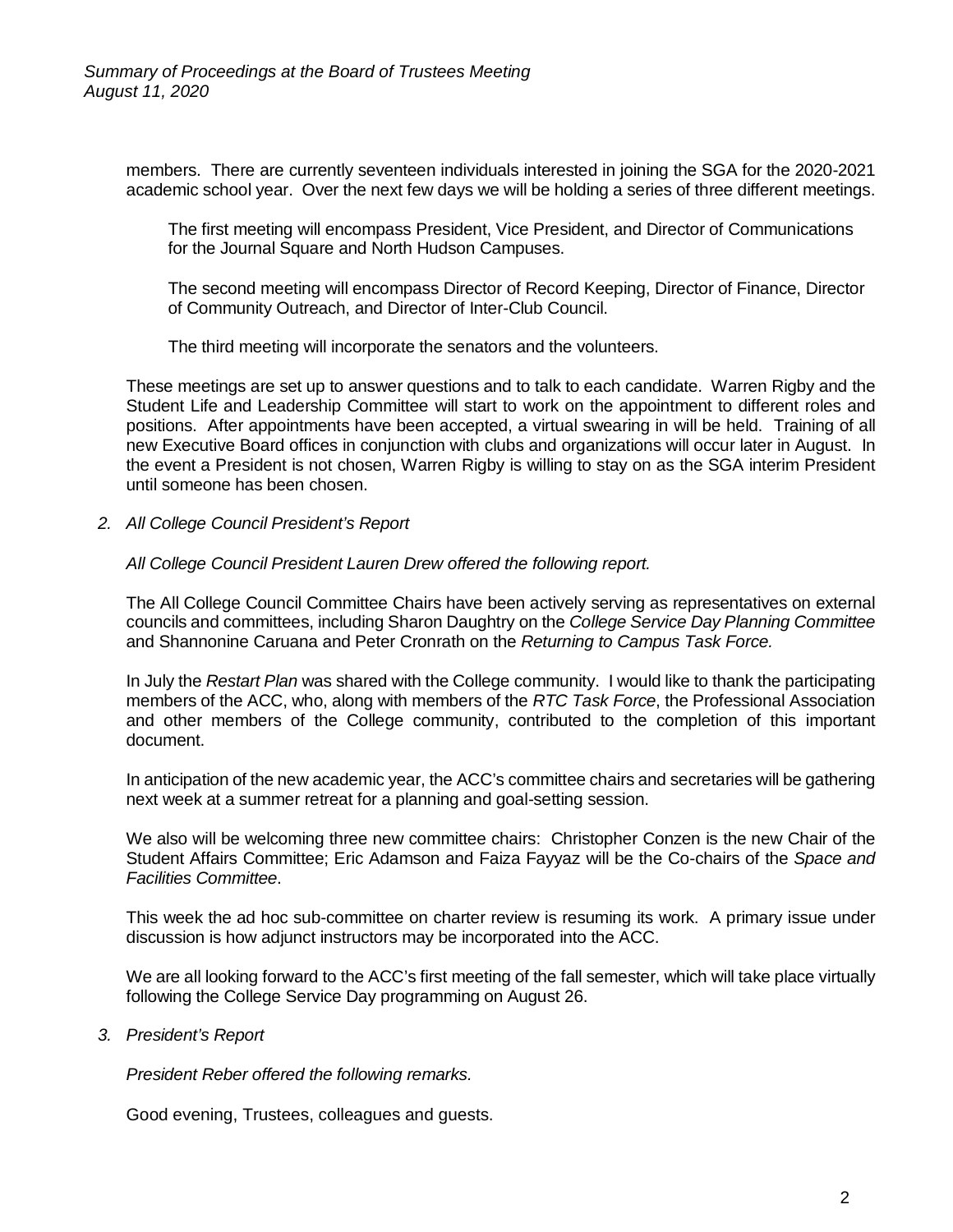I hope you are all safe and well! It is great to *see* you today!

I would like to begin with some wonderful news!

Last week we learned that the Association of Community College Trustees has chosen Professor of Humanities Laurie Riccadonna to receive the 2020 ACCT Outstanding Faculty Member Award for the Northeastern United States! Laurie will be honored at ACCT's national convention, the ACCT Leadership Congress, in early October. This is a very significant honor, and one that is exceptionally well deserved.

As you will recall, ACCT recognized Chairman Netchert last year as the outstanding Trustee for the Northeastern United States. To have a Trustee and a faculty member recognized back to back in this way is a true point of pride for our entire HCCC family!

Professor Riccadonna, thank you for all you do for our students and College! Kudos, and congratulations!

On behalf of the entire College community, I also want to acknowledge and thank three longserving and valued members of our faculty, who are retiring.

- o Professor of Chemistry, Thomas Hsieh;
- o Professor of English and ESL, Chandridat Persaud; and,
- o Assistant Professor of English, Timothy Peacock.

Thomas, Chandridat and Timothy, thank you for your many years of exemplary service to our students and our College! We are very happy for you, but we will miss you greatly!

I am also delighted to share that Director of Health Related Programs, Kathleen Smith-Wenning, has been accepted by *Project Hope* for a two-week, intensive, volunteer deployment in Bethesda, MD, serving an African diaspora community suffering high rates of COVID-19 infection. *Project Hope* is a well-respected, world-class, global relief organization. Kathleen and other volunteers from throughout the country are in Maryland now, working in partnership with social workers to identify and conduct COVID-19 related outreach to vulnerable people, families, communities and facilities, and coordinate medical referrals when necessary.

Kathleen has provided strong leadership at HCCC during the pandemic, including her leadership as co-chair of our COVID-19 Task Force and her continued strong participation and service as a member of the HCCC Return to Campus Task Force. Congratulations, and thanks, Kathleen, for your inspirational leadership and commitment to helping others!

I also want to recognize and thank Professor Dorothy Anderson, Associate Vice President Darryl Jones, Coordinator of North Hudson Campus Amaalah Ogburn, North Hudson Campus Executive Director Yeurys Pujols, and other colleagues who organized and offered an inspirational tribute last week to the late Congressman, Civil Rights Leader, and American Hero, John Lewis. It was a very touching tribute and celebration of Congressman Lewis' life and legacy.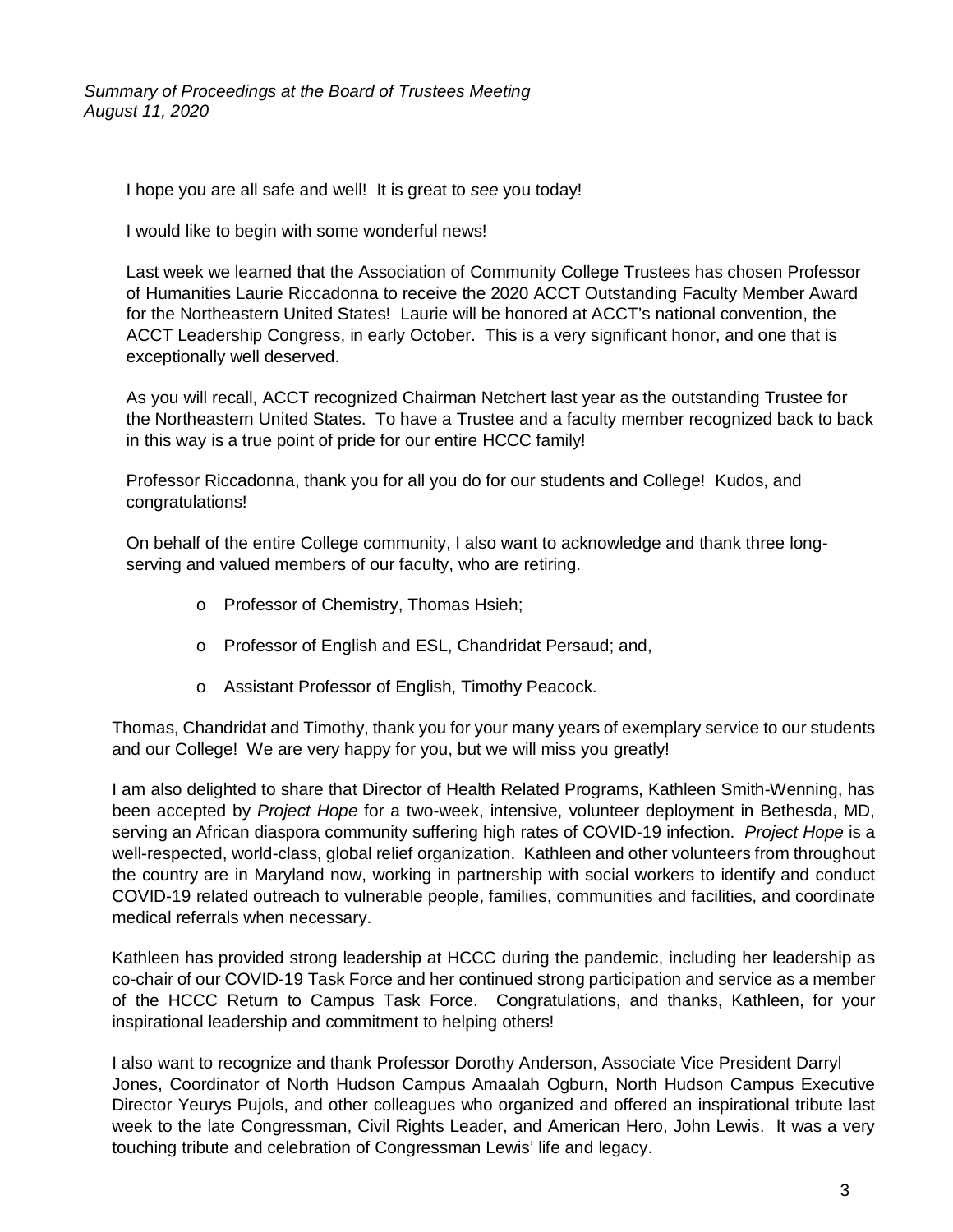Our gradual return to on-campus operations continues to move forward. We continue to plan to offer approximately 85% of our fall courses online or remotely, with courses that require use of facilities on campus, such as Culinary, Health Sciences, and some STEM lab courses, offered partly on-ground, and mostly in a hybrid format.

We are exceeding safety protocols recommended by the Center for Disease Controls and other health agencies to ensure the safest possible environment for our students, faculty and staff.

We will continue offering all student support services remotely throughout the fall. In addition, today our staff began offering on-ground services by appointment in areas such as Financial Aid, Testing, Registration, Admissions, and others.

Our Return to Campus Task Force, comprised of students, faculty and staff, including health professionals, has done extraordinary work to plan and prepare.

Similarly, our staff members in Online Learning and Information Technology Services are offering exceptional support to help students, faculty and staff navigate the challenges of online and remote learning.

Today I have asked Executive Director of Online Learning, Archana Bhandari, to speak briefly about the services she and her team are providing through the Center for Online Learning.

I will return after Archana finishes her comments for some final remarks.

The following hyperlink: *[College Faculty and Student](https://myhudson.hccc.edu/president/PowerPoint/HCCC%20Board%20Meeting%20Presentation%20August%202020%20handout.pdf) Online Learning* contains the Powerpoint presentation submitted by Archana Bhandari.

## *President Reber resumed his remarks.*

We have completed our first year as a member of the *Achieving the Dream* network of high-performing community colleges. As you are aware, ATD member colleges are dedicated to continuous improvement in student retention, degree completion, transfer, and success through the use of data and best practices. This work has engaged faculty, staff and students across the College and beyond over the past year. I thank everyone who is contributing to and advancing our student success initiatives.

Recently, our *ATD Dream Team*, comprised of more than 30 faculty, staff and students, completed HCCC's *Student Success Action Plan* that discusses what we have learned as a community over the past year, and how we intend to focus our student success efforts for the coming year and beyond based on data and best practices.

I thank *Dream Team* co-chairs, Heather DeVries and Dr. Sheila Dynan; Executive Director of Institutional Research, John Scanlon; and all team members for their dedicated work over the past year.

For each overarching strategy in our plan, working teams will be formed, and the plan will be discussed at upcoming college-wide open fora.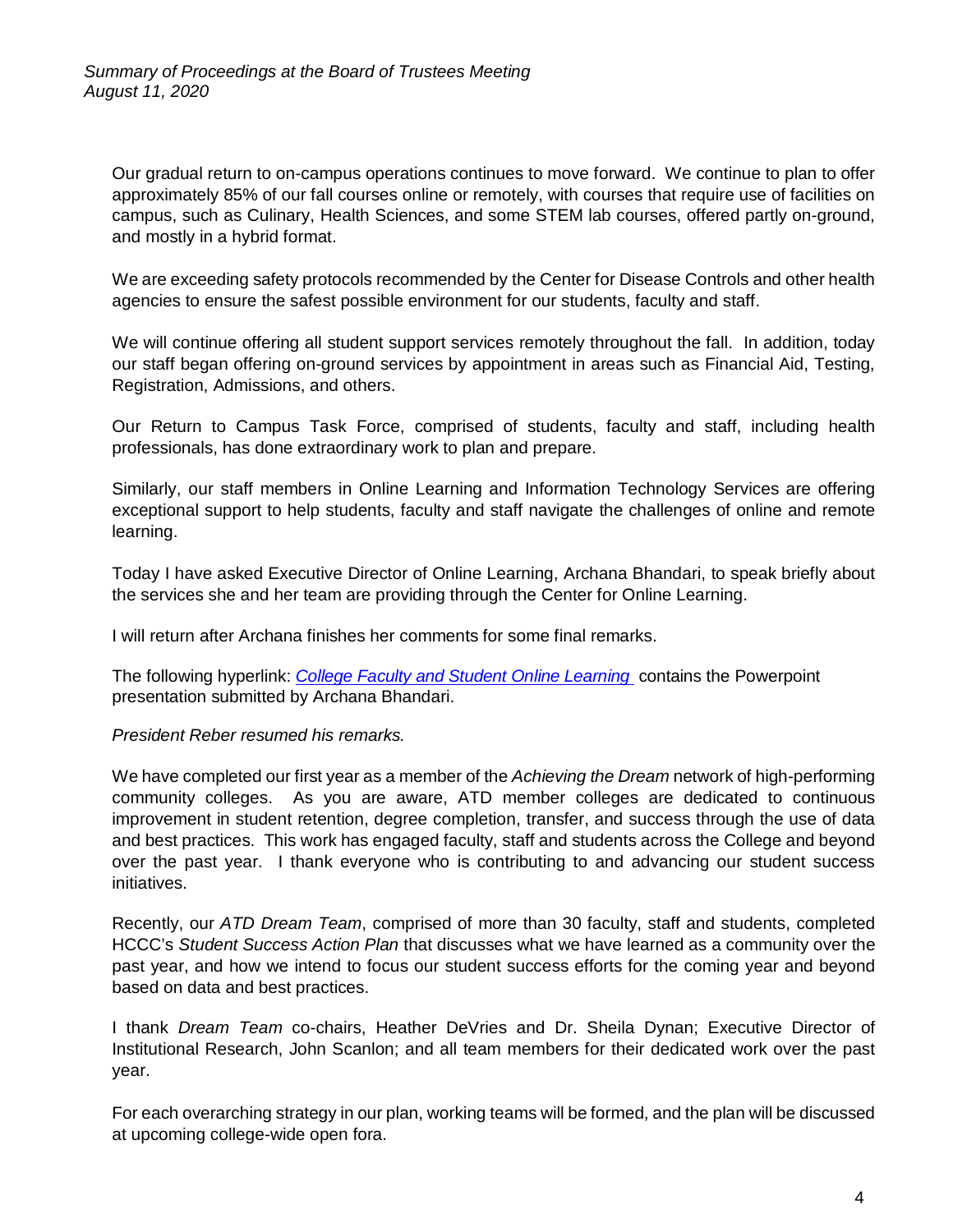I also thank all of our colleagues who have participated in the development of HCCC's new *Academic Master Plan*, which is on this evening's agenda for Board approval. The *Academic Master Plan* dovetails beautifully with the *Student Success Action Plan* and with the recently developed goals of the President's Advisory Council for Diversity, Equity and Inclusion. This comprehensive planning is providing the foundation for our new College Strategic Plan that we will complete in 2021.

I thank Executive Vice President and Provost, Dr. Eric Friedman, for his leadership of our Academic Master Plan and college-wide strategic planning processes.

Before I conclude, I would like to celebrate our College's continued engagement and commitment to addressing racism and intolerance in our society. I am so inspired, daily, by the outstanding programs, activities, conversations and engagement throughout our HCCC community. I thank President's Advisory Council for Diversity, Equity and Inclusion co-chairs, Lilisa Williams and Yeurys Pujols, and all members of PACDEI, for their engaged and inspirational work. I also thank Trustees Bakari Lee and Pamela Gardner for their leadership and support of these efforts, as members of PACDEI and as Trustees.

Trustee Gardner is arranging an HCCC virtual networking meeting for African American leaders and clergy. This will provide an opportunity to discuss how we can strengthen our outreach and collaboration with members of the African American community, and, together, an opportunity to share the many educational and cultural opportunities at HCCC. I hope this will be the start of regular meetings with African American clergy to strengthen our partnerships and collective action in order to better serve members of our community.

As you are aware, we are also meeting and working together in this way with our new HCCC Advisory Council of Latino clergy, community leaders, and HCCC community members. I thank Vice President Nicholas Chiaravalloti and his team for their leadership and support for this work. These partnerships and collaborations are an essential component of our Diversity, Equity and Inclusion goals and vision.

Finally, I am looking forward to our second annual Board and Presidential Retreat on Thursday, August 20. I thank Trustee Bakari Lee for his counsel in developing the retreat agenda. We look forward to welcoming back to HCCC – at least virtually – Montgomery College President, Dr. DeRionne Pollard, who will again facilitate our time together.

I will end there, but, as always, I would be happy to entertain questions or comments.

Thank you all!

Trustee Bakari Lee offered the following remarks.

New Jersey achieved a clean sweep of all of the awards at ACCT for the northeast region; e.g., Professional Board Staff, Faculty, Trustee, and Diversity, Equity and Inclusion Award. This is something that we can all be proud of.

Kudos to Trustee Gardner for the work that she's doing with the African American clergy. It dovetails very nicely with the work of the President's Advisory Council on Diversity, Equity and Inclusion.

I look forward to all the Trustees participating in the August 20 Board Retreat via Zoom. Thank you, Chris, for spearheading it. Congratulations on all of the *Achieving the Dream* work. I suggest that the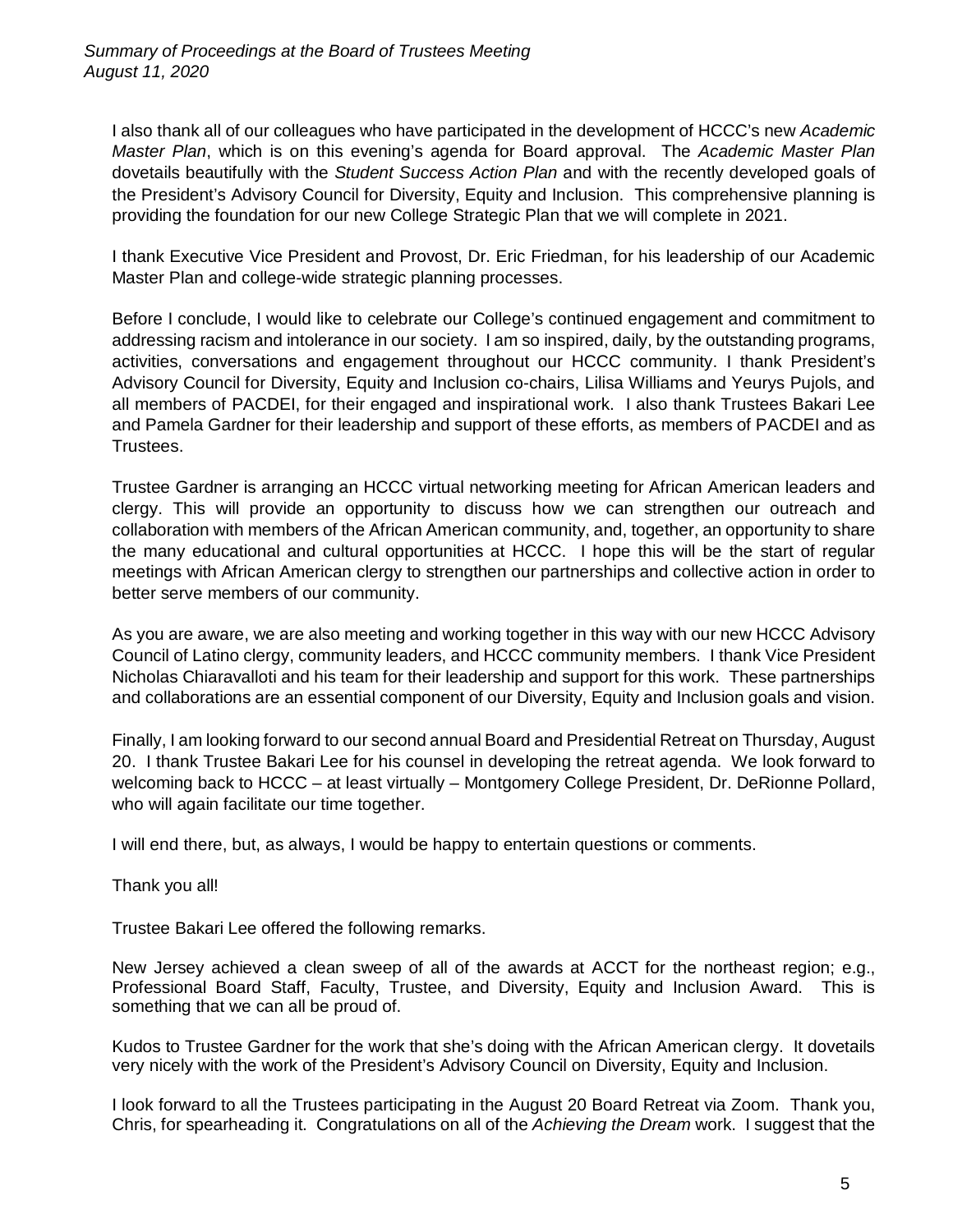results of that work be used in a substantive manner at our August 20 Board Retreat. From a statistical and planning standpoint, I'd like to see what that work has been regarding student success to give the Trustees an opportunity to consider it. And, figure out how we think the College should chart its course going forward to correctly use that data to provide the best services.

## *Regular Monthly Reports and Recommendations*

1. **The Minutes of the Regular Meeting of June 9, 2020 were approved.**

## *2.* **Gifts, Grants, and Contracts Report - None**

The following actions were taken concerning **fiscal, administrative, lease and capital recommendations** brought forward by the Administration and endorsed by the Finance Committee.

- 1. Resolution Approving Acceptance of OSHE Funds was approved.
- 2. Resolution Authorizing Purchase of HVAC Ultraviolet Light System from Automated Building Controls, Inc., of Neptune, New Jersey, to be funded by the CARES Act Grant at a cost not to exceed \$258,682.00, was approved.
- 3. Resolution Authorizing Purchase of Thermal Mirrors from Aspire Technology Partners of Eatontown, New Jersey, to be funded by the CARES Act Grant at a cost not to exceed \$69,552.00, was approved.
- 4. Resolution Authorizing Purchase of Sanitizing Liquid and Dispensers from Staples of Englewood, New Jersey, to be funded by the CARES Act Grant at a cost not to exceed \$76,756.00, was approved.
- 5. Resolution Authorizing Purchase of Portable Sneeze Guards, from Action Services Group of Aston, Pennsylvania, to be funded by the CARES Act Grant at a cost not to exceed \$43,815.00, was approved.
- 6. Resolution Authorizing Purchase of Shelving from Stanley Black&Decker of Pittsburgh, Pennsylvania, to be funded by the CARES Act Grant at a cost not to exceed \$34,000.00, was approved.
- 7. Resolution Authorizing Purchase of Signage from Elite Signs of Monmouth Junction, New Jersey, to be funded by the CARES Act Grant at a cost not to exceed \$30,000.00, was approved.
- 8. Resolution Authorizing Purchase of Smart TV Systems from Office Business Systems of Lincoln Park, New Jersey, to be funded by the CARES Act Grant at a cost not to exceed \$40,393.00, was approved.
- 9. Resolution Authorizing Purchase of Smart TVs and Sound System Upgrades from Office Business Systems of Lincoln Park, New Jersey, to be funded by the CARES Act Grant at a cost not to exceed \$34,974.00, was approved.
- 10. Resolution Authorizing Purchase of Portable Interactive Display Systems from Office Business Systems of Lincoln Park, New Jersey, to be funded by the CARES Act Grant at a cost not to exceed \$45,454.00, was approved.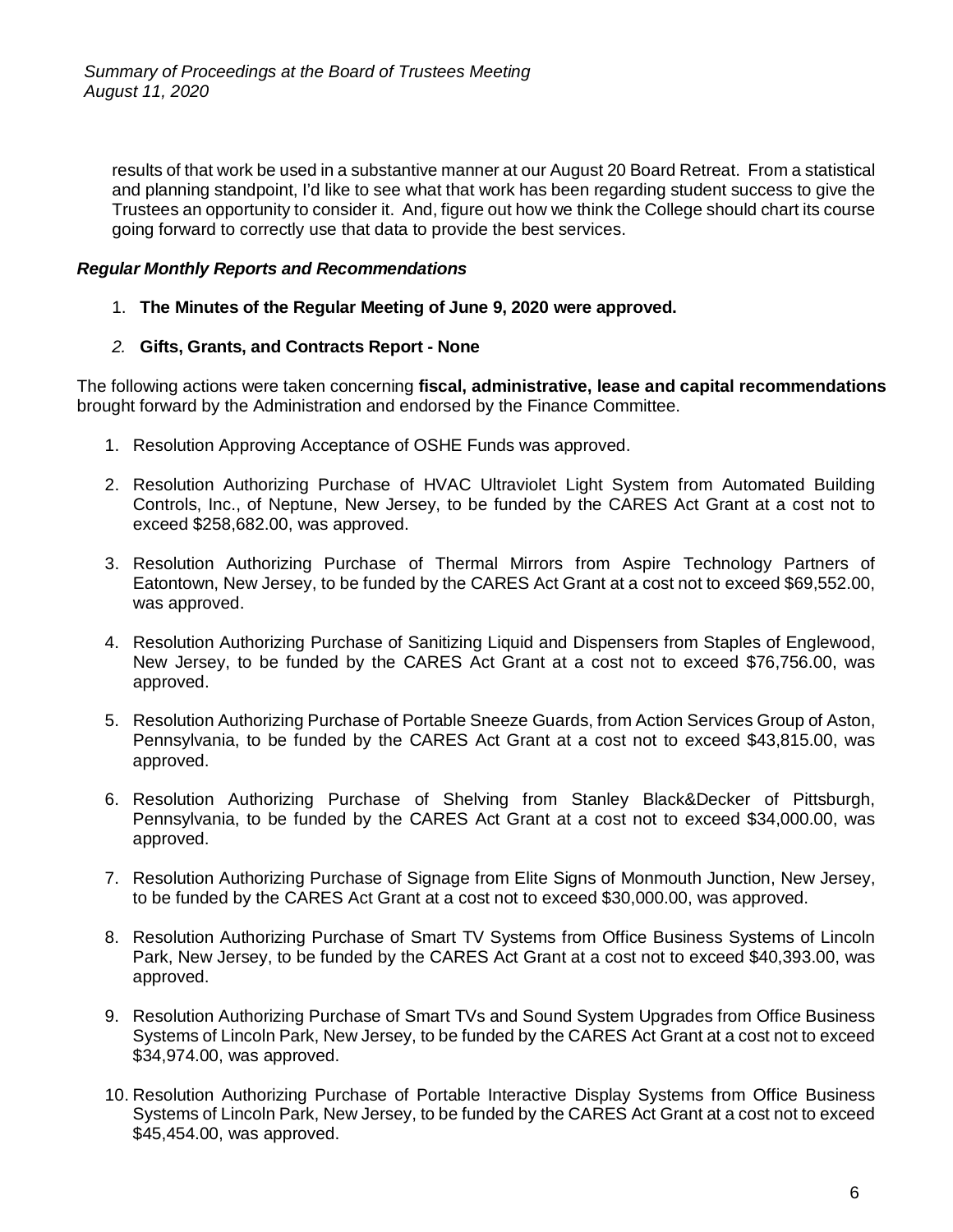- 11. Resolution Authorizing Purchase of Dell Computers and Monitors for Culinary Remote Instruction from Dell Inc. of Round Rock, Texas, to be funded by the CARES Act Grant at a cost not to exceed \$15,954.00, was approved.
- 12. Resolution Authorizing Purchase of Audio and Video Equipment for 870 Bergen Avenue Classrooms from Office Business Systems of Lincoln Park, New Jersey, to be funded by the CARES Act Grant at a cost not to exceed \$52,105.00, was approved.
- 13. Resolution Authorizing Purchase of Video Conferencing System for 870 Bergen Avenue Classroom from Aspire Technology Partners of Eatontown, New Jersey, to be funded by the CARES Act Grant at a cost not to exceed \$60,993.00, was approved.
- 14. Resolution Authorizing Purchase of Dell Laptops for STEM Multipurpose Room from Dell Inc. of Round Rock, Texas, to be funded by the CARES Act Grant at a cost not to exceed \$46,155,00, was approved.
- 15. Resolution Authorizing Purchase of ITV Telepresence and Remote Sharing System for STEM Multipurpose Room from Aspire Technology Partners of Eatontown, New Jersey, to be funded by the CARES Act Grant at a cost not to exceed \$130,840.00, was approved.
- 16. Resolution Authorizing Purchase of Furniture for STEM Building from Commercial Furniture Interiors of Mountainside, New Jersey, to be funded by the CARES Act Grant at a cost not to exceed \$22,231.00, was approved.
- 17. Resolution Authorizing Purchase of Various STEM Laboratory Supplies from Fisher Science Education of Hanover Park, Illinois, to be funded by CARES Act Grant at a cost not to exceed \$75,452.00, was approved.
- 18. Resolution Authorizing Purchase of Labster License from Labster, Inc. of New York, New York, to be funded by the CARES Act Grant at a cost not to exceed \$50,000.00, was approved.
- 19. Resolution Authorizing Purchase of Cisco Network Equipment from Aspire Technology Partners of Eatontown, New Jersey, to be funded by the CARES Act Grant at a cost not to exceed \$169,868.00, was approved.
- 20. Resolution Authorizing Purchase of Cisco Internet Access Equipment from Aspire Technology Partners of Eatontown, New Jersey, to be funded by the CARES Act Grant at a cost not to exceed \$87,936.00, was approved.
- 21. Resolution Authorizing Purchase of Cisco Unified Communications Telephone System Upgrade from Aspire Technology Partners of Eatontown, New Jersey, to be funded by the CARES Act Grant at a cost not to exceed \$269,303.00, was approved.
- 22. Resolution Authorizing Purchase of Projector Upgrades from Office Business Systems of Lincoln Park, New Jersey, at a cost not to exceed \$22,019.00, was approved.
- 23. Resolution Authorizing Renewal of College Campus-Wide Software License Agreement from GHA Technologies, Inc. of Phoenix, Arizona, at a cost not to exceed \$74,544.00, was approved.
- 24. Resolution Authorizing Renewal of SmartNet Technical Support and Hardware Coverage from Aspire Technology Partners of Eatontown, New Jersey, at a cost not to exceed \$19,835.00, was approved.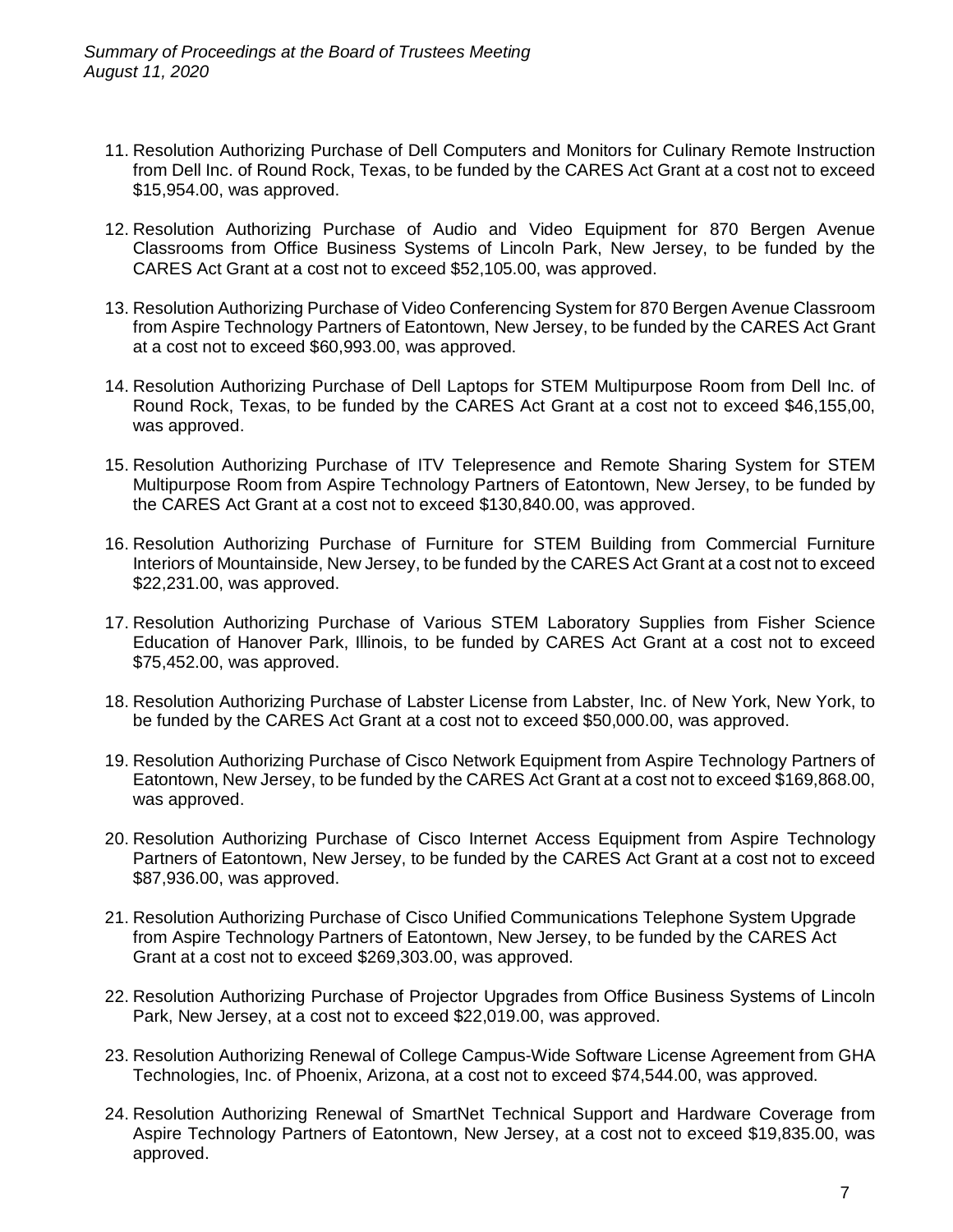- 25. Resolution Authorizing Renewal of Texting Platform for Enrollment Services from Mongoose Cadence of Orchard Park, New York, at a cost not to exceed \$19,999.00, was approved.
- 26. Resolution Authorizing Purchase of Extermination Services from Bayonne Exterminating of Bayonne, New Jersey, at a cost not to exceed \$35,000.00, was approved.
- 27. Resolution Authorizing Purchase of Ground Maintenance Services for Journal Square Campus from Hufnagel Design and Construction Group of North Bergen, New Jersey, at a cost not to exceed \$34,000.00, was approved.
- 28. Resolution Authorizing Purchase of Generator Service Contract for Gabert Library, North Hudson Campus, and STEM Building from Aggressive Power Systems of Wall, New Jersey, at a cost not to exceed \$35,000.00, was approved.
- 29. Resolution Authorizing Water Chemical Treatment Services from Trane of Pine Brook, New Jersey, at a cost not to exceed \$36,000.00, was approved.
- 30. Resolution Authorizing Cooperative Pricing Agreement with County of Bergen was approved.
- 31. Resolution Authorizing Plumbing Maintenance and Repairs from William J. Guarini Plumbing & Heating of Jersey City, New Jersey, at a cost not to exceed \$35,000.00, was approved.
- 32. Resolution Authorizing Purchase of Janitorial Supplies from Allen Paper & Supply Co. of Morristown, New Jersey, at a cost not to exceed \$34,000.00, was approved.
- 33. Resolution Authorizing Purchase of Construction/Maintenance Supplies from Tsigonia Paint Sales of Jersey City, New Jersey, at a cost not to exceed \$34,000.00, was approved.
- 34. Resolution Authorizing Award of Contract to WW Grainger for Facilities Department Supplies and Equipment from WW Grainger of Cranford, New Jersey, at a cost not to exceed \$60,000.00, was approved.
- 35. Resolution Authorizing Award of Contract for Floor Mat Cleaning Services from Cintas of Union, New Jersey, at a cost not to exceed \$34,000.00, was approved.
- 36. Resolution Authorizing Equipment Maintenance in Culinary Arts Institute from Malachy Parts & Service of Bayonne, New Jersey, at a cost not to exceed \$40,000.00, was approved.
- 37. Resolution Authorizing Purchase of Kitchen Equipment Cleaning Services for Culinary Conference Center from Commercial Kitchen Cleaning Inc. of Wayne, New Jersey, at a cost not to exceed \$19,770.00, was approved.
- 38. Resolution Authorizing Purchase of Specialty Food Products for Culinary Conference Center from Baldor Specialty Foods, Inc. of Bronx, New York, at a cost not to exceed \$60,000.00, was approved.
- 39. Resolution Authorizing Purchase of Seafood Products for Culinary Conference Center from Blue Ribbon Fish Co. Inc. of Bronx, New York, at a cost not to exceed \$50,000.00, was approved.
- 40. Resolution Authorizing Purchase of Dairy Products for Culinary Conference Center from Dairyland USA Corporation of Bronx, New York, at a cost not to exceed \$50,000.00, was approved.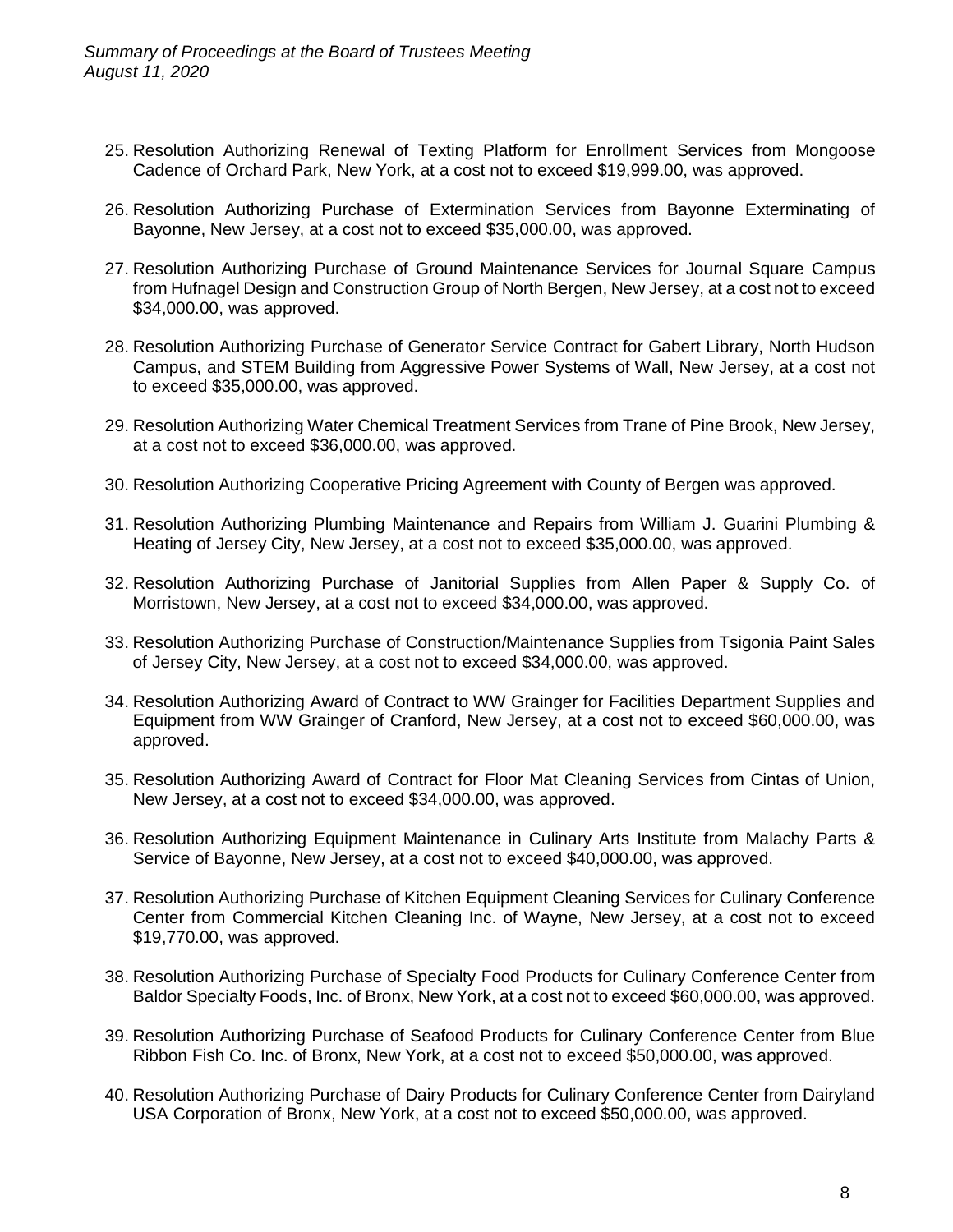- 41. Resolution Authorizing Purchase of Specialty Meat Products for Culinary Conference Center from Green Tree Packing Company of Passaic, New Jersey, at a cost not to exceed \$40,000.00, was approved.
- 42. Resolution Authorizing Purchase of Specialty Food Products for Culinary Arts Program from Driscoll Foods of Wayne, New Jersey, at a cost not to exceed \$25,000.00, was approved.
- 43. Resolution Authorizing Public Relations Support from Jones & Associates Communications, Inc. of Jersey City, New Jersey, at a cost not to exceed \$90,000.00, was approved.
- 44. Resolution Authorizing Purchase of Consultation Services for Latino Outreach from Atabey Consulting Group of Wyckoff, New Jersey, at a cost not to exceed \$36,000.00, was approved.
- 45. Resolution Authorizing Contract for Review and Testing Course for Nursing Program with Kaplan, Inc. of Fort Lauderdale, Florida, was approved.
- 46. Resolution Authorizing Purchase of Assessment and Review Program from Assessment Technologies Institute, LLC. of Leawood, Kansas, at a cost not to exceed \$83,175.00, was approved.
- 47. Resolution Authorizing Purchase of i-Human Patients from Kaplan, Inc. of Fort Lauderdale, Florida, at a cost not to exceed \$53,200.00, was approved.
- 48. Resolution Authorizing Purchase of vClinical Software from NurseThink of Waconia, Minnesota, at a cost not to exceed \$37,200.00, was approved.
- 49. Resolution Authorizing Purchase of Adobe Digital Arts Creative Cloud License from SHI International Corp of Somerset, New Jersey, at a cost not to exceed \$20,214.00, was approved.

The following actions were taken regarding **personnel recommendations** brought forward by the Administration and endorsed by the Personnel Committee.

- 1. The retirements of a Professor, Chemistry; Assistant Professor, English; and Professor, English and ESL, were approved.
- 2. The resignations of a Senior Maintenance Mechanic, Facilities; Career Coach, Career Services; College Lecturer, Nursing Education Specialist; and Assistant Vice President of Academic Affairs, were accepted.
- 3. Staff was appointed to the following Full-time position: Apprenticeship Program Coordinator, Health Programs, Continuing Education and Workforce Development (Grant-funded Position).
- 4. Appointments of Temporary Full-time Faculty through Fall 2020 were approved.
- 5. Appointments were approved for the following Temporary Full-time Staff: Interim Coordinator, Continuing Education and Workforce Development; TFT Academic Advisor.
- 6. Appointments of Part-time Staff through August 2021, as needed, were approved.
- 7. Appointments of New Hire Adjuncts were approved.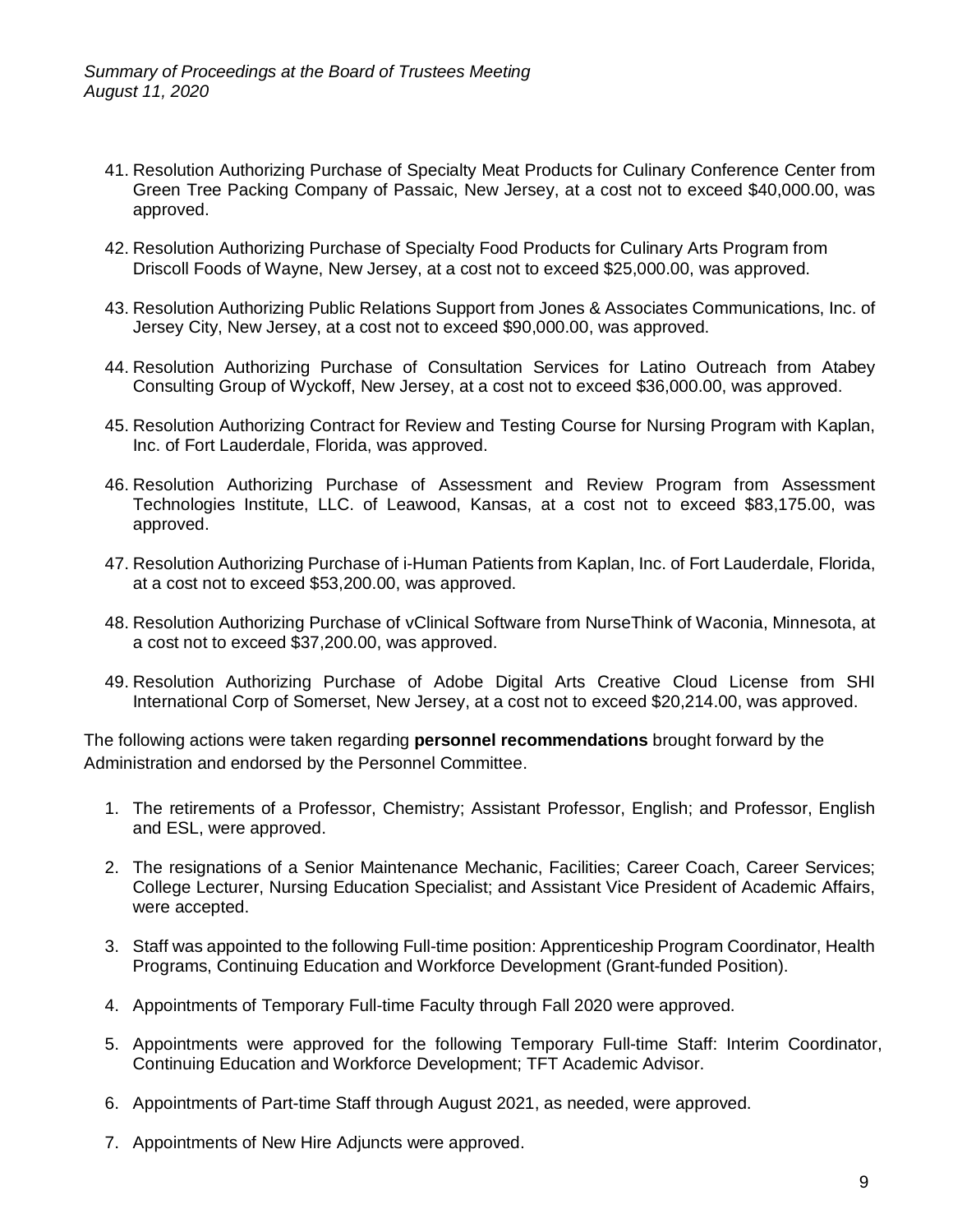8. The following Modifications to the Staffing Table were approved.

| <b>Current Approved</b><br><b>Title</b>                                                    | <b>New Title/Deleted</b><br>Title (if applicable)                                               | Incumbent (If<br>applicable) | Salary<br>Adjustment (If<br>applicable)                                               | <b>Effective Date</b> |
|--------------------------------------------------------------------------------------------|-------------------------------------------------------------------------------------------------|------------------------------|---------------------------------------------------------------------------------------|-----------------------|
| <b>Assistant Vice</b><br>President,<br><b>Academic Affairs</b>                             | <b>Delete Title</b>                                                                             | <b>Vacant Position</b>       | Vacant Position,<br>last salary at<br>\$132,612.50.<br>Position will be<br>collapsed. | August 12, 2020       |
| <b>Executive Director,</b><br>Secaucus Center                                              | Change Title:<br><b>Executive Director,</b><br>Secaucus Center<br>and Early College<br>Programs | Christopher<br>Conzen        | From: \$109,200<br>To: \$120,000                                                      | July 16, 2020         |
| Assistant Dean,<br><b>Academic Affairs</b>                                                 | Change Title:<br>Associate Dean,<br><b>Academic Affairs</b>                                     | Heather<br><b>DeVries</b>    | From:<br>\$85,500.48<br>To: \$95,000                                                  | August 12, 2020       |
| <b>Executive Director,</b><br>North Hudson<br>Campus                                       | No Title Change                                                                                 | Yeurys Pujols                | From: \$114,400<br>To: \$120,000                                                      | August 12, 2020       |
| Associate Dean,<br>Academic<br>Development and<br><b>Support Services</b>                  | No Title Change                                                                                 | Pamela<br>Bandyopadhyay      | From:<br>\$105,605.57<br>To: \$112,000                                                | August 12, 2020       |
| Coordinator, Leap<br>Programs                                                              | Change Title:<br>Coordinator, Early<br>College Programs                                         | <b>Jennifer</b><br>Rodriguez | From: \$48,722<br>To: \$52,000                                                        | August 12, 2020       |
| Program<br>Assistant, Early<br>College Programs<br>(approved existing<br><i>position</i> ) | Change Title:<br><b>Student Success</b><br>Coach, Early<br>College Programs                     | <b>Vacant Position</b>       | Vacant Position,<br>last salary at<br>\$40,000.                                       | August 12, 2020       |

- 9. Resolution Authorizing the Award of an External Consultant for Hudson County Community College Mission Review to Richard Voorhees, at an amount not to exceed \$15,000, was approved.
- 10. Resolution Amending the Effective Date of Philip Cafasso's Tenured Professor Appointment to August 16, 2020, was approved.

The following actions were taken regarding academic and student affairs as brought forward by the **Academic and Student Affairs Committee**.

- 1. Resolution to Approve Academic Master Plan 2020-23 was approved.
- 2. Resolution to Approve Agreement Between Hudson County Community College and West Orange Board of Education for the Delivery of Culinary Arts Curriculum, effective August 12, 2020, was approved.